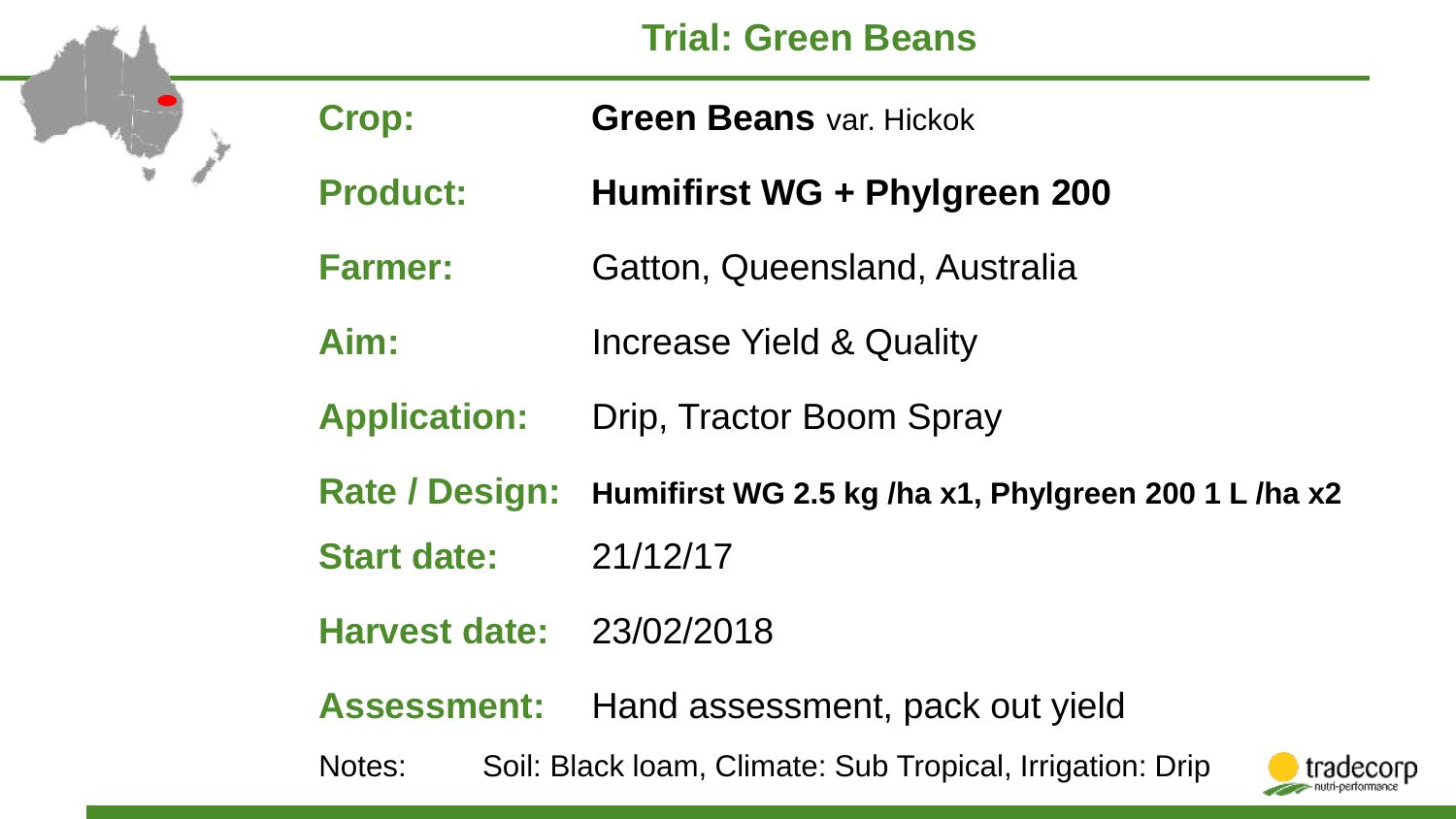#### **Results: Spad Units**



- SPAD indicates the amount of Chlorophyll in the leaf
- $\blacksquare$  The more chlorophyll in the leaf the more efficient the plant photosynthesises
- **Nore of the suns energy is captured potentially** increasing **Yield**
- **Humifirst WG + Phylgreen 200** increased SPAD +**5 %** (Sig.)

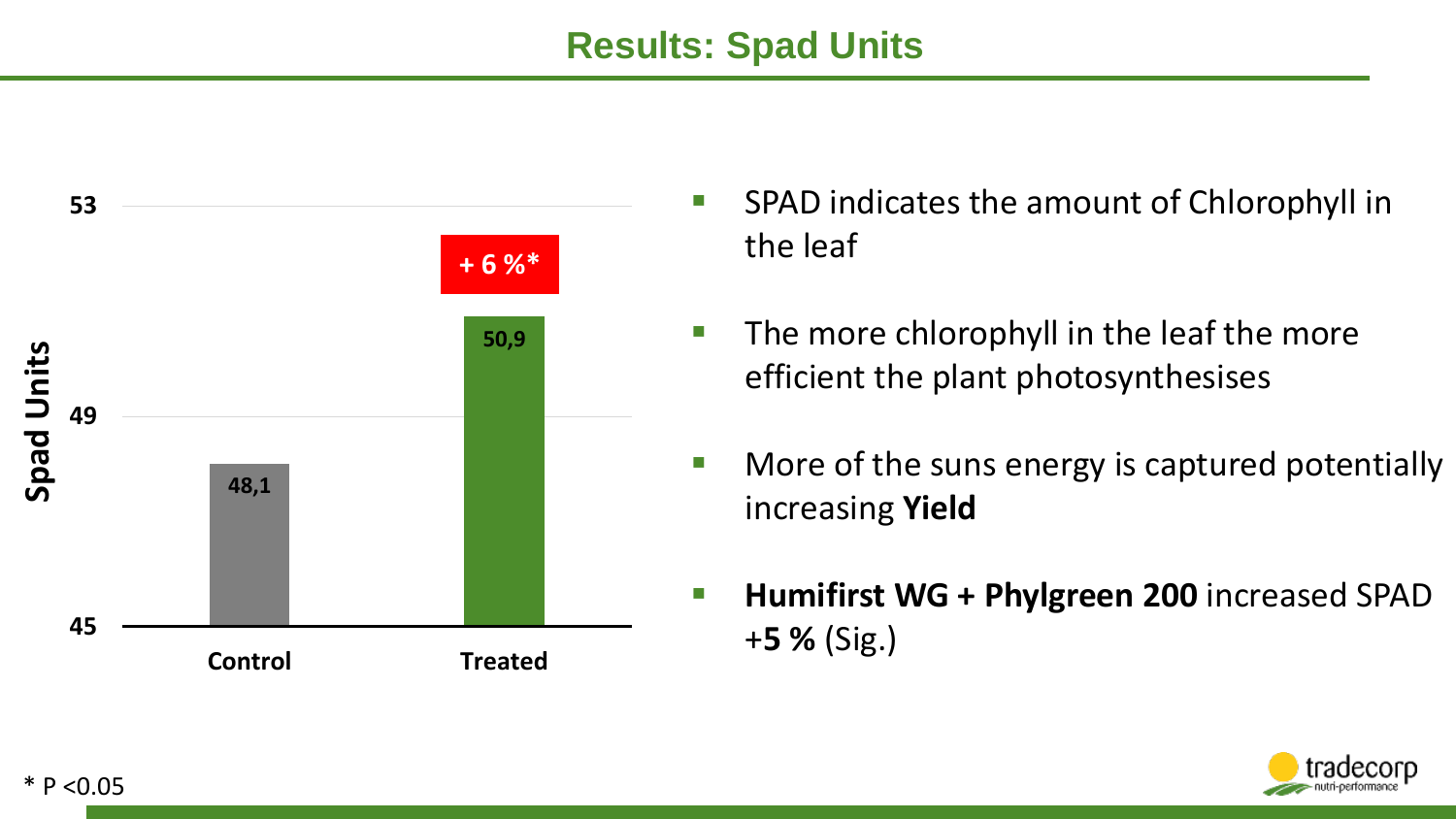#### **Results: No. of Flower and Set Buds**

\* P <0.05, \*\*\* P <0.001



■ No. of Flowers and Set Buds (Sig.) will indicated the potential Yield both were significantly enhanced tradecorp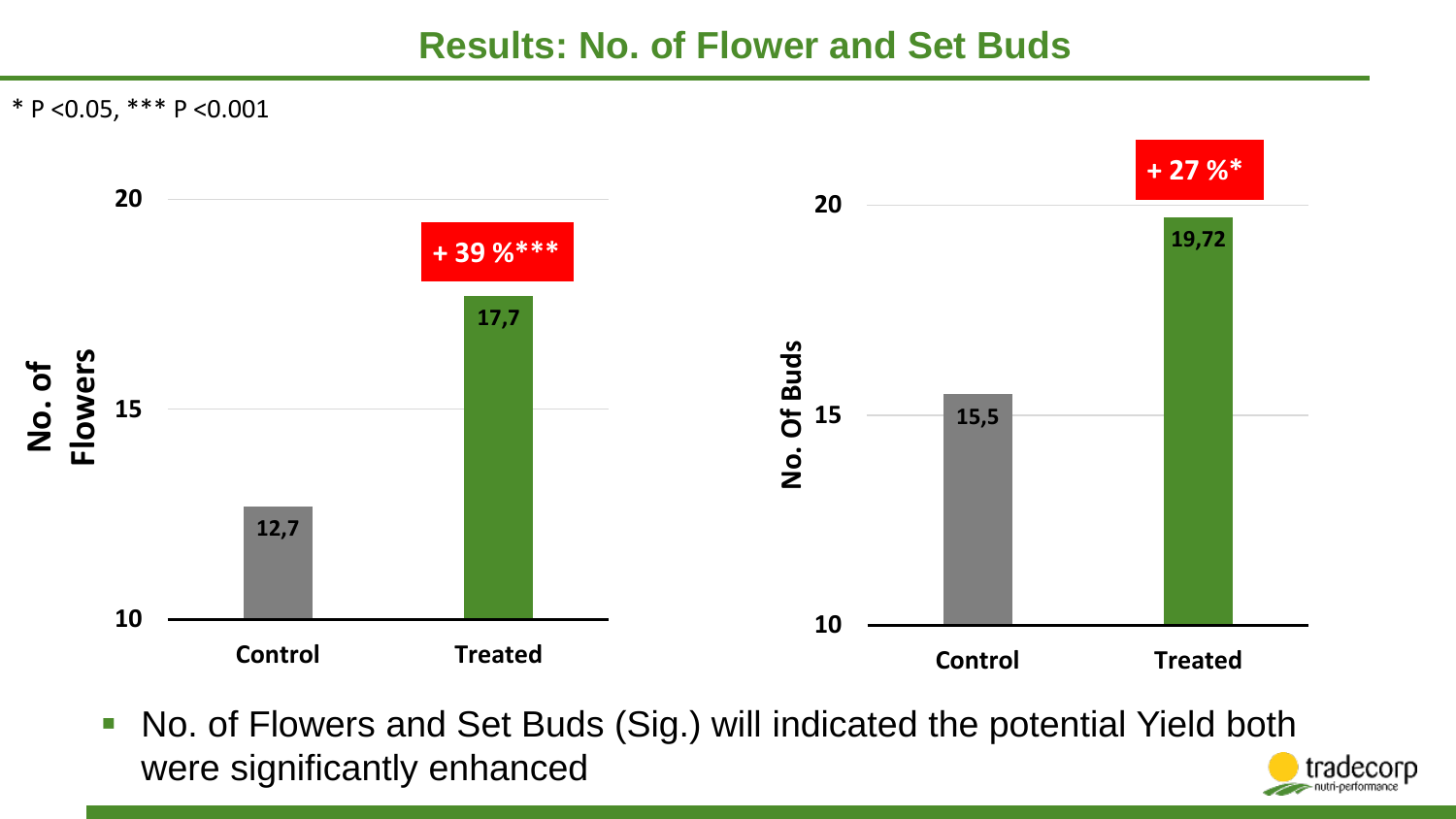#### **Results: Packout Yield**



- **+18%** 3 linear meters were harvested in both the Control and Treated
	- The bean were striped and sorted into a Pack-Out Yield then Weighed
	- **Brute Yield was not recorded**

**Tradecorp Treatment Pack-Out Yield +18 %** 

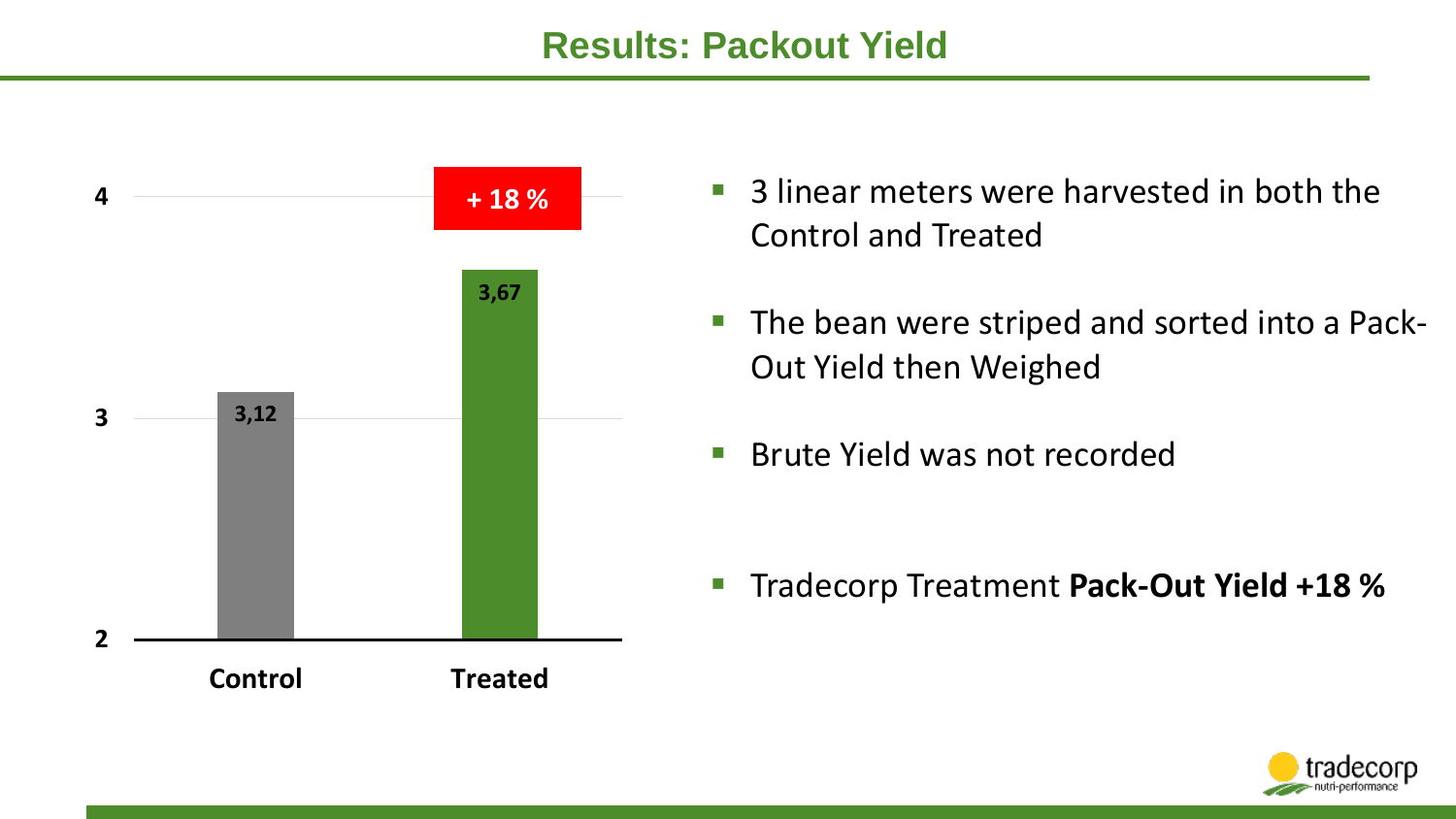## **Brute Yield + Comparisons**

- Brute Yield was similar at 4.5 x 4T hoppers each in Treated & Control
	- 18T / 4ha = 4.5T /ha Brute Yield each in Treated & Control
- Actual Pack-Out was not tracked but based on usual norms 50% of the Brute Yield is discarded during Pack-Out
- Hand Pack Out data Treated is +18% compred to Control
- Control = 4.5 x 50% = **Control Pack – Out Yield = 2.25 T /ha**
- Treated = 4.5 x 50% x118% = **Treated Pack – Out Yield** = **2.7 T /ha**
- The **Tradecorp Treatment** increased **Pack-Out Yield** by **0.45 T/ha (+20%)**

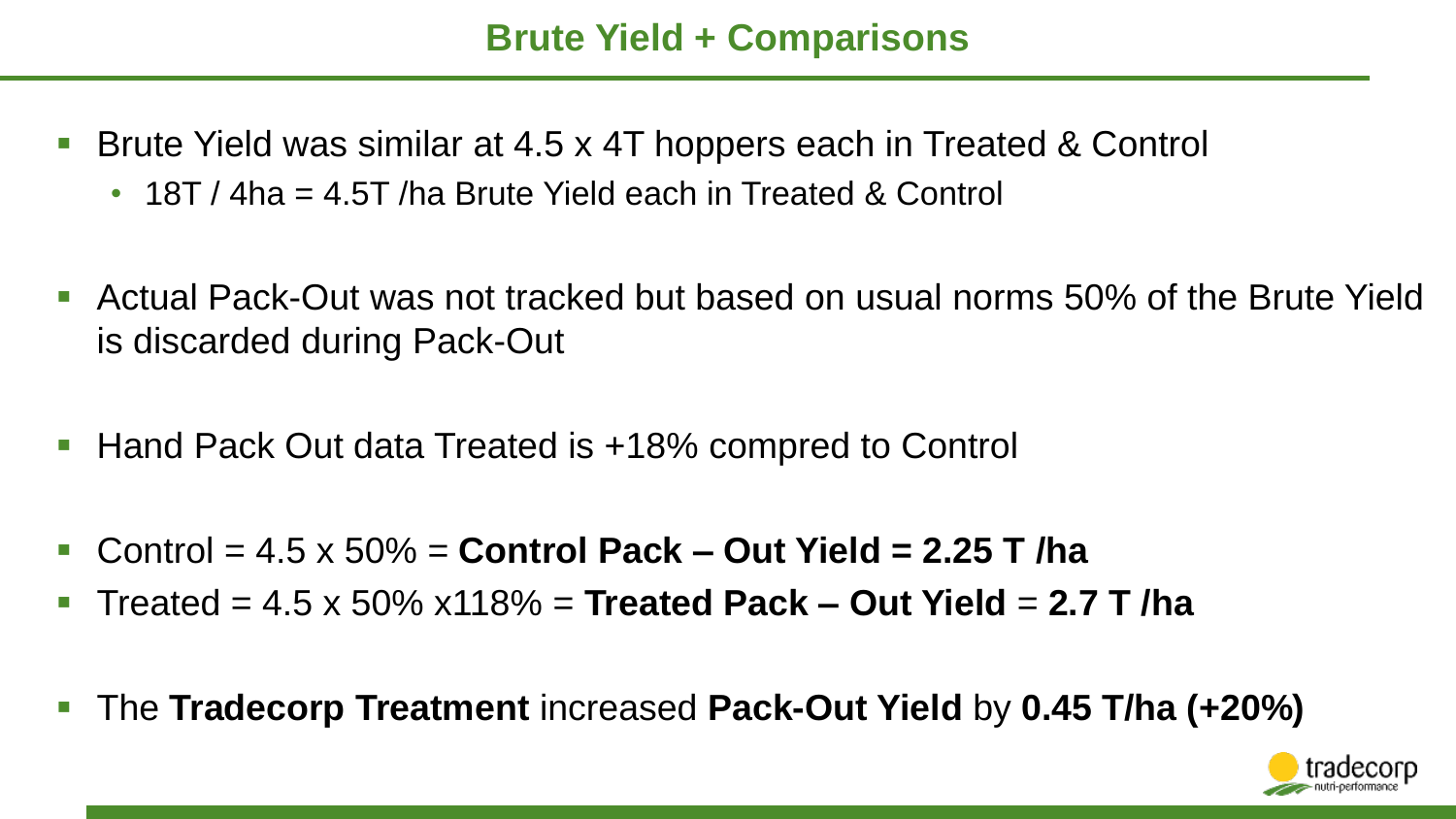# **Conclusion**

- **Humifirst WG + Phylgreen 200**
- increased **Spad** results by +6% (Sig.)
- increased **Flowers +39%** (Sig.)
- increased **Set Buds +27%** (Sig.)
- increased **Hand Pack Out Yield** +**18%**
- increase **Pack Out Yield** by +**0.46 T /ha** or **+20%** (est.)
- Question for future trials:
	- Why is the potential yield at Flower set not seen at harvest?
	- Could the potently yield at Flower set be seen at harvest?
	- Machine Pack Out Yield needs to be followed through the shed